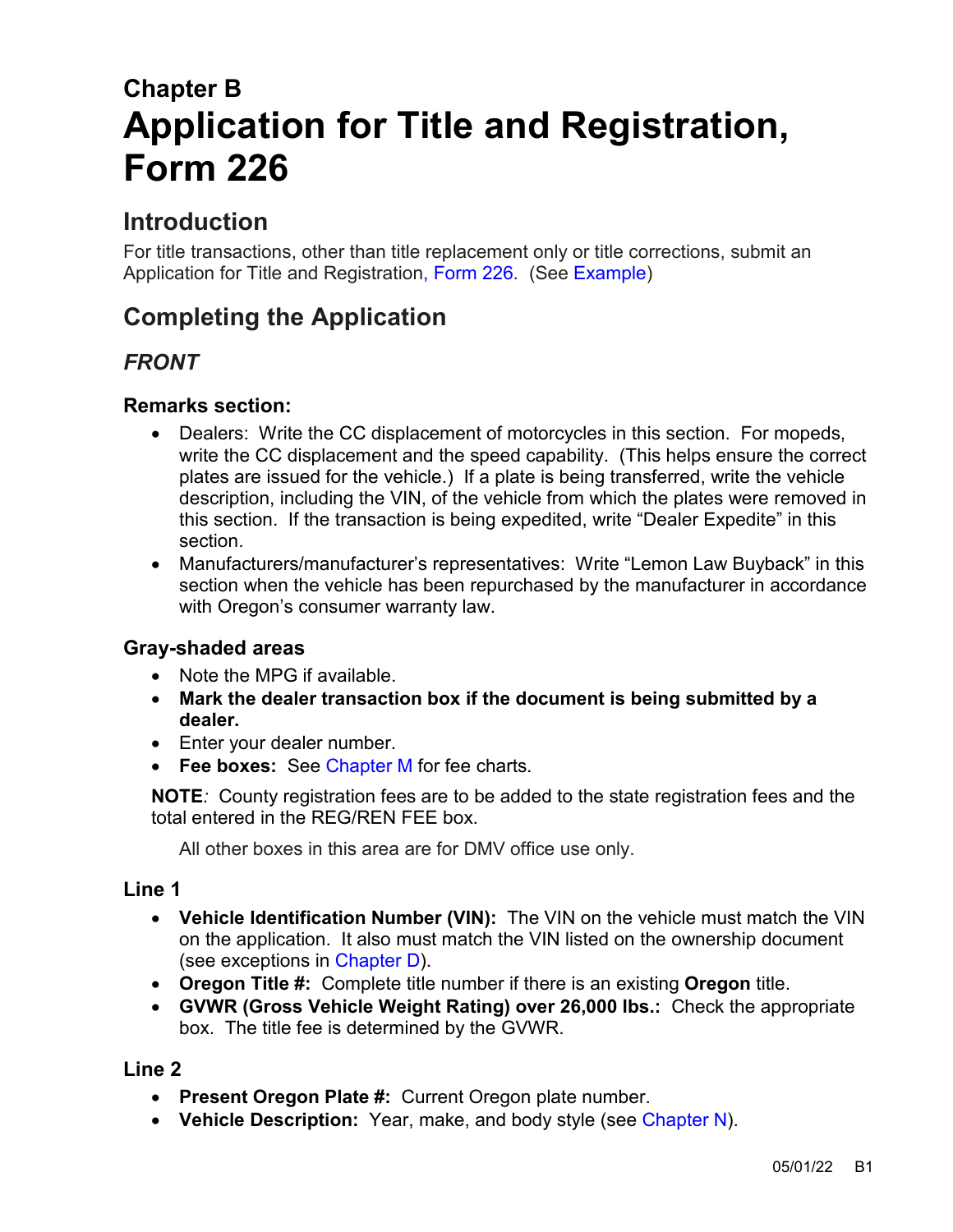- **Registration Weight/Length:** List the weight or length of the vehicle if registered by weight/length.
- **Trailer over 8 ½ Feet Wide:** This indicates the RV is a Park Model RV.

#### **Line 3**

- **Farm ID # or Fleet Account #:** If applicable.
- **Equipment #:** Customer-assigned number. Seven digits maximum. Recorded for businesses only. Not for transaction tracking or other dealer purposes unless dealer is titling the vehicle in the name of their dealership.
- **Motor Power:** Check the appropriate box to indicate the type of motor power. "Hybrid" should be checked for vehicles that use electricity plus another source of power. "Plug-in Hybrid" should be checked for vehicles that can be charged by plugging in to an electrical receptacle and use gasoline power. "Natural Gas" should be checked if compressed natural gas is the motor power. If "other" is checked, write in the type of power that propels the vehicle. If powered by more than one type of motor power, write in all types used.
- **Trailer over 8,000 LBS:** Mark the appropriate box to indicate the trailer's loaded weight. Does not apply to recreational trailers.

#### **Line 4**

• **Odometer Reading and Date of Reading:** Dealers must provide the appropriate odometer disclosure (see [Chapter H\)](https://www.oregon.gov/ODOT/DMV/docs/VTRH/Chapter_H.pdf). This line may only be completed by the applicant if the required odometer disclosure(s) are not present. The applicant may provide a voluntary odometer reading in this section if the vehicle is not subject to federal odometer requirements.

# **Line 5**

- **Name of Owner:** Full legal name of registered owner or lessee (for individuals, complete as shown on ODL, ID card or instruction permit.)
- **ODL/ID/Customer # and Date of Birth:** This information enables DMV to locate the customer in the DMV database. Enter the customer number for **all** owners, including businesses. Include the date of birth for all individuals.

# **Line 6**

- **Owner's Residence Address:** Address must be the actual residence address of the registered owner(s) or lessee(s) listed on line 5. If the registered owner is a business, use the actual Oregon business location. If the vehicle is primarily housed or dispatched from a location different from the actual business address of the owner, you must also provide the vehicle address on line 10.
- **Mailing Address:** Complete the mailing address of registered owner(s), if it is different from the residence address listed.

- **City, State, ZIP Code:** This must match the residence address.
- **County of Residence:** Fill in the owner's county of residence.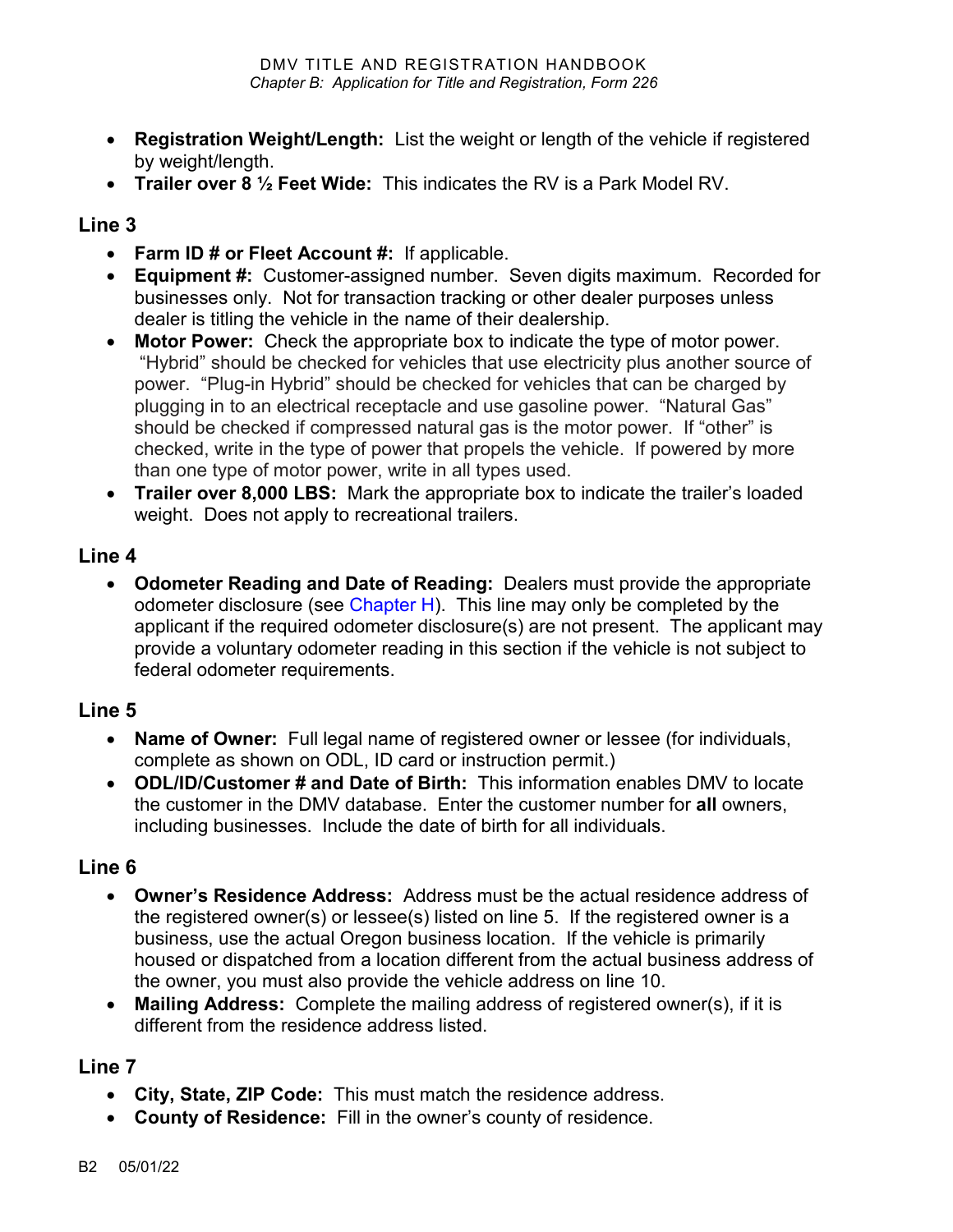- **City, State, ZIP Code:** This must match the mailing address.
- **County of Mailing:** Fill in the county of the mailing address.

#### **Lines 8 & 9**

- **Name of Joint Owner or Lessee:** Full name of the joint registered owner or lessee (for individuals, complete as shown on ODL, ID card or instruction permit).
- **ODL/ID/Customer #:** This information enables DMV to locate the customer in the DMV database. Enter the number for **all** owners, including businesses.
- **Date of Birth:** Include the date of birth for all individuals.

#### **Line 10**

- **One-Time Mailing Address:** Complete this area if the customer has a one-time mailing address for the current application only. This address will be used once as a special mailing address for the registered owner and is not retained on DMV systems.
- **Vehicle Address:** Vehicle address means the residence or business address where the vehicle is primarily housed, or from where the vehicle is primarily dispatched when different from the actual residence or business address of the owner.

#### **Line 11**

- **City, State, ZIP Code:** This must match the one-time mailing address.
- **City, State, ZIP Code:** This must match the vehicle address.
- **County of Use:** If the vehicle will be used in a county other than the county of residence, provide the name of the county of use.

#### **Line 12**

• **Survivorship**: Check the YES or NO box to indicate survivorship. If neither box is checked, no survivorship will be shown on the title.

#### **Line 13**

- **Security Interest Holder:** Required, if applicable. Enter the name (for individuals as shown on ODL, ID card or Instruction Permit).
- **ODL/ID/Customer #:** This information is needed so DMV can locate the customer in the DMV database. Enter the number for **all** owners, including businesses.
- **Date of Birth:** Include the date of birth for all individuals.

- **Security Interest Holder Address:** Include the street/city/state/zip code. If the security interest holder is an individual, use the actual residence address of the person. If it is a business, use the actual business location.
- **Telephone Number:** The telephone number is optional, but is helpful if more information is needed.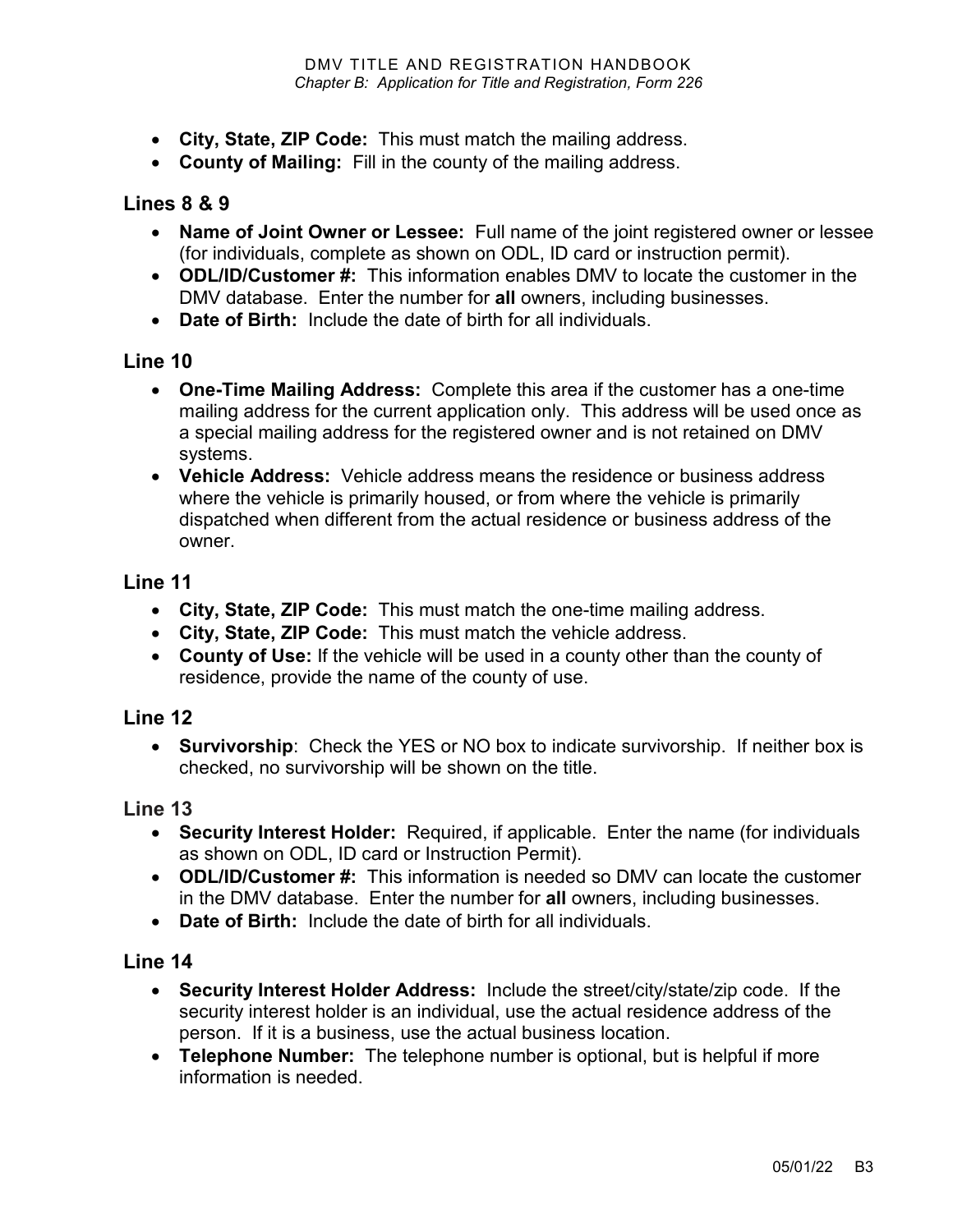### **Line 15**

- **Secondary Security Interest Holder:** Required, if applicable. Enter the name (for individuals as shown on ODL, ID card or Instruction Permit).
- **ODL/ID/Customer #:** This information is needed so DMV can locate the customer in the DMV database. Enter the number for **all** owners, including businesses.
- **Date of Birth:** Include the date of birth for all individuals.

# **Line 16**

- **Secondary Security Interest Holder Address:** Include the street/city/state/ZIP Code. If the security interest holder is an individual, use the actual residence address of the person. If it is a business, use the actual business location.
- **Telephone Number:** The telephone number is optional, but is helpful if more information is needed.

# **Lines 17 & 18**

- **Lessor's Name, ODL/ID #, and Date of Birth:** If applicable. Enter the name as shown on the customer file.
- **Lessor's Address:** List the lessor's address. If the lessor is an individual, use the actual residence address. If the lessor is a business, use the actual business location.
- **Telephone Number:** The telephone number is optional but is helpful if more information is needed.

# **Line 19**

• **Insurance/Policy Number:** Complete when a renewal accompanies the title transfer and when there is no change in registered owners, such as when removing or changing the security interest holder, or when at least one registered owner is staying on the title.

**Certifications:** Domicile/Residency, Vehicle Use, Recreational Vehicle.

# **Line 20**

- **Signature of Registered Owner or Lessee:** The signature of at least one registered owner or lessee is required and the date the application was signed.
- **Telephone Number:** The telephone number is optional but is helpful if more information is needed.

- **Signature of Lessor:** If a lessee, lessor and security interest holder are listed on the application, the signature of both the lessee and lessor are required. The exception is when the lessor and security interest holder are the same. In these instances, only the lessee must sign.
- **Telephone Number:** The telephone number is optional but is helpful if more information is needed.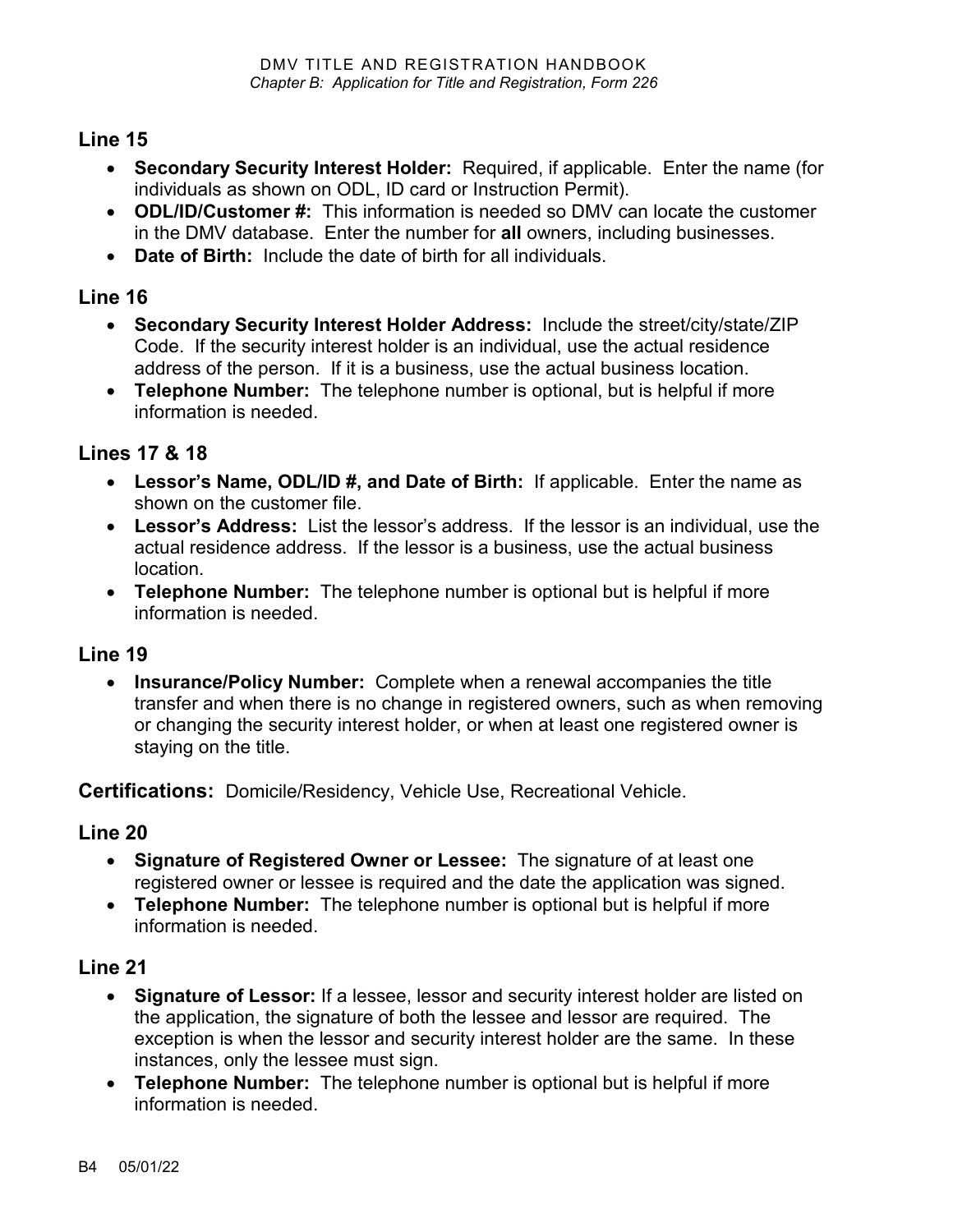# *BACK*

- **Form Information**
- **Vehicle Certification:** if Assembled, Reconstructed, or Replica.
- **Commercial Vehicle:** Drug and Alcohol Testing Certification. Use this section if the vehicle is registered with "T" plates. The applicant must complete this certification (see [Chapter L\)](https://www.oregon.gov/ODOT/DMV/docs/VTRH/Chapter_L.pdf).
- **Military Benefit Information Request**
- **Deaf or Hard of Hearing Note on Vehicle Record**
- **Specialty Plate Choice – Passenger Vehicle Only**
- **Notes:** Use this section for any additional remarks or notes.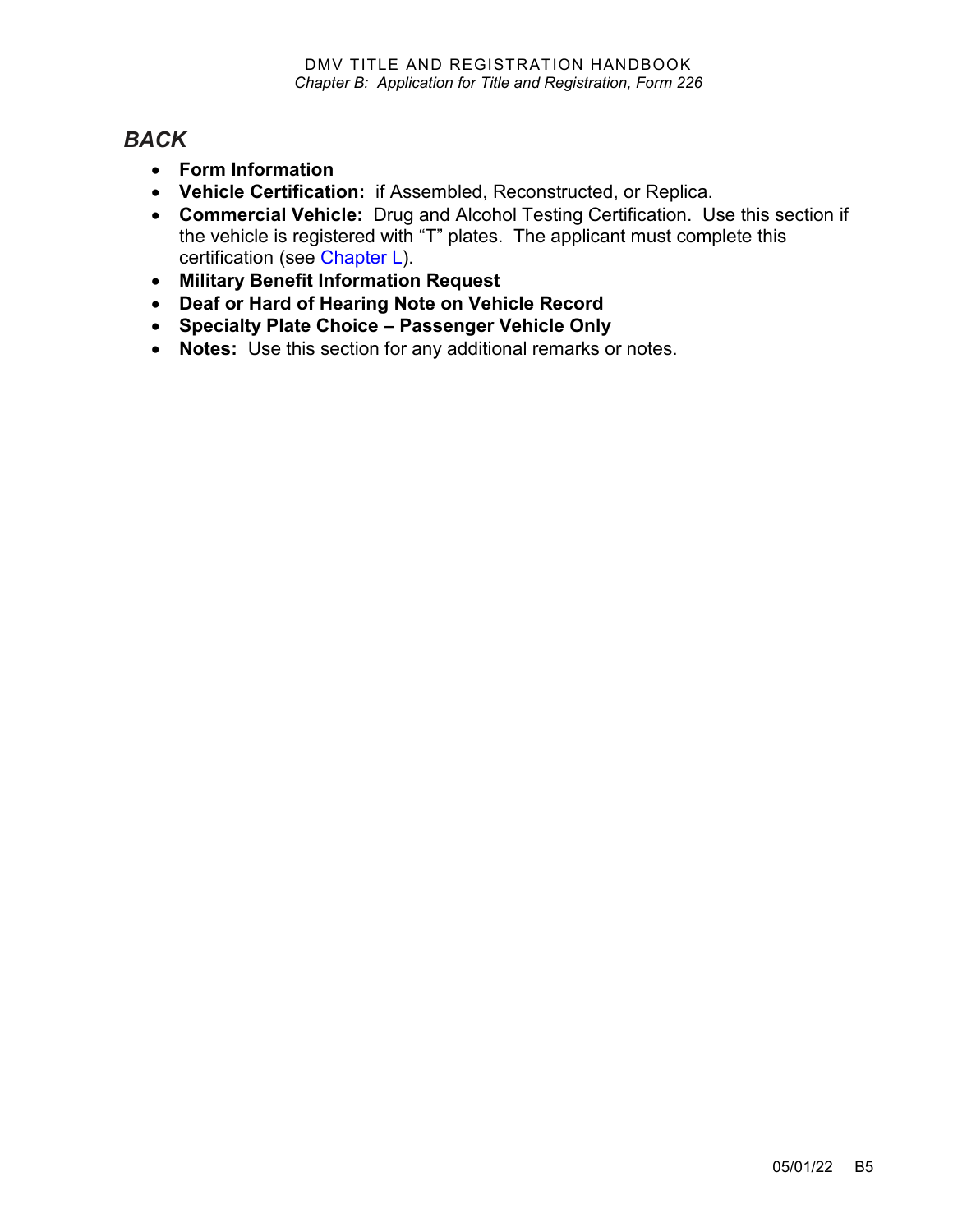#### DMV TITLE AND REGISTRATION HANDBOOK *Chapter B: Application for Title and Registration, Form 226*

#### <span id="page-5-0"></span>**Example of APPLICATION FOR TITLE AND REGISTRATION, [FORM 226](https://www.odot.state.or.us/forms/dmv/226fill.pdf)**

*Actual size 8½" x 11"*

*(front) This is the latest version.*

| DMV USE ONLY                               | <b>REMARKS:</b><br><b>Application for</b><br><b>Clear Form</b><br><b>Title and Registration</b>                                                                                                                                                                                                                                                                                                                                                                                                                                                                                                                                                                                                                                                                                                          |                               |                                                                                                         |                                                                                                                                                                                                                        |                                                                             |                                                                                                                                                                                                                                                                                                                                         |                                            |                                                |                                                                                           |                        |                                        |                            | <b>TITLE FEE</b><br><b>WIN FEE</b> |  |
|--------------------------------------------|----------------------------------------------------------------------------------------------------------------------------------------------------------------------------------------------------------------------------------------------------------------------------------------------------------------------------------------------------------------------------------------------------------------------------------------------------------------------------------------------------------------------------------------------------------------------------------------------------------------------------------------------------------------------------------------------------------------------------------------------------------------------------------------------------------|-------------------------------|---------------------------------------------------------------------------------------------------------|------------------------------------------------------------------------------------------------------------------------------------------------------------------------------------------------------------------------|-----------------------------------------------------------------------------|-----------------------------------------------------------------------------------------------------------------------------------------------------------------------------------------------------------------------------------------------------------------------------------------------------------------------------------------|--------------------------------------------|------------------------------------------------|-------------------------------------------------------------------------------------------|------------------------|----------------------------------------|----------------------------|------------------------------------|--|
|                                            | DRIVER AND MOTOR VEHICLE SERVICES<br>GOS LANA AVE NE, SALEM OREGON 973<br><b>LATE TITLE FEE</b>                                                                                                                                                                                                                                                                                                                                                                                                                                                                                                                                                                                                                                                                                                          |                               |                                                                                                         |                                                                                                                                                                                                                        |                                                                             |                                                                                                                                                                                                                                                                                                                                         |                                            |                                                |                                                                                           |                        |                                        |                            |                                    |  |
|                                            | Complete all applicable areas. MAIL TO: DMV, 1905 Lana Ave NE, Salem OR 97314; or take to any DMV office.<br><b>REG/REN FEE</b><br><b>MPG</b><br><b>DEALER</b><br><b>DATE/INITIALS:</b><br><b>VIN INSPECTION:</b><br><b>DEALER</b>                                                                                                                                                                                                                                                                                                                                                                                                                                                                                                                                                                       |                               |                                                                                                         |                                                                                                                                                                                                                        |                                                                             |                                                                                                                                                                                                                                                                                                                                         |                                            |                                                |                                                                                           |                        |                                        |                            |                                    |  |
|                                            | <b>NO</b><br>YES.<br>LEV COMPLIANT:<br><b>VEHICLE IDENTIFICATION NUMBER (VIN)</b>                                                                                                                                                                                                                                                                                                                                                                                                                                                                                                                                                                                                                                                                                                                        |                               |                                                                                                         |                                                                                                                                                                                                                        |                                                                             |                                                                                                                                                                                                                                                                                                                                         |                                            | <b>TRANS:</b><br>OREGON TITLE #<br><b>GWWR</b> |                                                                                           |                        |                                        |                            | <b>COUNTY FEE</b>                  |  |
| <b>VEHICLE</b><br>CORMATION                | $\left( 1\right)$                                                                                                                                                                                                                                                                                                                                                                                                                                                                                                                                                                                                                                                                                                                                                                                        | <b>PRESENT OREGON PLATE #</b> |                                                                                                         | YEAR                                                                                                                                                                                                                   |                                                                             | <b>MAKE</b>                                                                                                                                                                                                                                                                                                                             | <b>STYLE</b><br><b>REG WEIGHT / LENGTH</b> |                                                |                                                                                           |                        |                                        |                            | <b>REPLACEMENT FEE</b>             |  |
|                                            | $\left( 2\right)$                                                                                                                                                                                                                                                                                                                                                                                                                                                                                                                                                                                                                                                                                                                                                                                        |                               |                                                                                                         |                                                                                                                                                                                                                        |                                                                             |                                                                                                                                                                                                                                                                                                                                         |                                            |                                                |                                                                                           |                        | <b>TRAILER OVER</b><br>8 1/2 FEET WIDE | <b>YES</b><br>NO           |                                    |  |
|                                            | $\circ$                                                                                                                                                                                                                                                                                                                                                                                                                                                                                                                                                                                                                                                                                                                                                                                                  | FARM ID #                     | FLEET ACCOUNT # EQUIPMENT #                                                                             |                                                                                                                                                                                                                        | GAS<br><b>ELECTRIC</b>                                                      | <b>DIESEL</b><br><b>PROPANE</b>                                                                                                                                                                                                                                                                                                         | <b>HYBRID</b><br><b>NATURAL</b>            |                                                | <b>FLEX-FUEL</b><br><b>EMBRID</b><br>OTHER:                                               |                        | <b>TRAILER OVER</b><br>8,000 LBS.      | <b>YES</b><br>NO           | <b>PLATE TRANSFER</b>              |  |
|                                            | <b>TOTAL FEE</b><br><b>ODOMETER:</b><br>Federal and State laws require that you state the mileage when you transfer ownership on a vehicle model year 2011 or newer until that<br>vehicle is 20 years old or older. Fallure to complete an odometer disclosure or providing a false statement to meet this requirement is a Class C felony under<br>ORS 815.430. Use this certification when required to provide the odometer disclosure but unable to provide the proper disclosure from the seller. I certify the<br>odometer disclosure listed is true and correct and a disclosure is not available on the required form from the seller. Providing an odometer reading for a<br>vehicle model year 2010 or older is voluntary.<br>I certify that, to the beot of my knowledge, the odometer reading |                               |                                                                                                         |                                                                                                                                                                                                                        |                                                                             |                                                                                                                                                                                                                                                                                                                                         |                                            |                                                |                                                                                           |                        |                                        |                            |                                    |  |
|                                            |                                                                                                                                                                                                                                                                                                                                                                                                                                                                                                                                                                                                                                                                                                                                                                                                          | ODOMETER READING (NO TENTHS)  |                                                                                                         | lo actual mileage UNLESS one of these boxes lo marked: WARNING - odometer discrepancy<br>the mileage stated is in excess of its mechanical limits (has rolled over); or<br>the odometer reading is NOT actual mileage. |                                                                             |                                                                                                                                                                                                                                                                                                                                         |                                            |                                                |                                                                                           |                        |                                        |                            |                                    |  |
| ov Lessee / Address<br>or Lessee / Address |                                                                                                                                                                                                                                                                                                                                                                                                                                                                                                                                                                                                                                                                                                                                                                                                          |                               |                                                                                                         |                                                                                                                                                                                                                        |                                                                             | Complete Line 5 with the owner whose address will be used for all DMV mall regarding this vehicle. List additional owners on Lines 8 and 9. (This in no way determines a priority of ownership.) If any owner<br>listed uses a work address on DMV records, that owner must be shown on Line 5. See reverse for more information.<br>ne |                                            |                                                |                                                                                           |                        |                                        |                            |                                    |  |
|                                            | INT FULL LEGAL NAME: LAST, FIRST, MIDDLE OF (check one)<br>OWNER<br>(5)                                                                                                                                                                                                                                                                                                                                                                                                                                                                                                                                                                                                                                                                                                                                  |                               |                                                                                                         |                                                                                                                                                                                                                        |                                                                             |                                                                                                                                                                                                                                                                                                                                         | <b>LESSEE</b>                              |                                                | ODL / ID / CUSTOMER #                                                                     |                        |                                        | DATE OF BIRTH (MM/DD/YYYY) |                                    |  |
|                                            | $\left( 6\right)$                                                                                                                                                                                                                                                                                                                                                                                                                                                                                                                                                                                                                                                                                                                                                                                        |                               | RESIDENCE / BUSINESS ADDRESS - (Address will be used to update your ODL / ID card)                      |                                                                                                                                                                                                                        |                                                                             |                                                                                                                                                                                                                                                                                                                                         |                                            |                                                | MAILING ADDRESS (if different from residence - will be used to update your ODL / ID card) |                        |                                        |                            |                                    |  |
|                                            | (7)                                                                                                                                                                                                                                                                                                                                                                                                                                                                                                                                                                                                                                                                                                                                                                                                      | CITY, STATE, ZIP CODE         |                                                                                                         | <b>COUNTY OF RESIDENCE</b>                                                                                                                                                                                             | CITY, STATE, ZIP CODE                                                       |                                                                                                                                                                                                                                                                                                                                         |                                            |                                                |                                                                                           |                        | <b>COUNTY OF MAILING</b>               |                            |                                    |  |
|                                            | JOINT OWNER OR LESSEE - PRINT FULL LEGAL NAME: LAST, FIRST, MIDDLE (See "Change of Address" on reverse)<br>ODL / ID / CUSTOMER #<br>$\circled{6}$                                                                                                                                                                                                                                                                                                                                                                                                                                                                                                                                                                                                                                                        |                               |                                                                                                         |                                                                                                                                                                                                                        |                                                                             |                                                                                                                                                                                                                                                                                                                                         |                                            |                                                |                                                                                           |                        |                                        | DATE OF BIRTH (MM/DD/YYYY) |                                    |  |
|                                            |                                                                                                                                                                                                                                                                                                                                                                                                                                                                                                                                                                                                                                                                                                                                                                                                          |                               | JOINT OWNER OR LESSEE - PRINT FULL LEGAL NAME: LAST, FIRST, MIDDLE (See "Change of Address" on reverse) |                                                                                                                                                                                                                        | ODL / ID / CUSTOMER #                                                       |                                                                                                                                                                                                                                                                                                                                         |                                            |                                                | DATE OF BIRTH (MM/DD/YYYY)                                                                |                        |                                        |                            |                                    |  |
|                                            | 9)<br>ONE-TIME MAILING ADDRESS (Will not change your customer record)<br>Reg. Only VEHICLE ADDRESS (Vehicle location if different from residence, or park model RV site)                                                                                                                                                                                                                                                                                                                                                                                                                                                                                                                                                                                                                                 |                               |                                                                                                         |                                                                                                                                                                                                                        |                                                                             |                                                                                                                                                                                                                                                                                                                                         |                                            |                                                |                                                                                           |                        |                                        |                            |                                    |  |
|                                            | (10)                                                                                                                                                                                                                                                                                                                                                                                                                                                                                                                                                                                                                                                                                                                                                                                                     | CITY, STATE, ZIP CODE         |                                                                                                         |                                                                                                                                                                                                                        |                                                                             |                                                                                                                                                                                                                                                                                                                                         | <b>Ttle Only</b><br>Both                   | CITY, STATE, ZIP CODE                          |                                                                                           |                        |                                        |                            | COUNTY (of vehicle address or use) |  |
|                                            | (11)                                                                                                                                                                                                                                                                                                                                                                                                                                                                                                                                                                                                                                                                                                                                                                                                     |                               |                                                                                                         |                                                                                                                                                                                                                        |                                                                             |                                                                                                                                                                                                                                                                                                                                         |                                            |                                                |                                                                                           |                        |                                        |                            |                                    |  |
|                                            | <b>SURVIVORSHIP:</b><br>Joint Owners or Lessees agree that title will show joint ownership with right of survivorship.<br><b>YES</b><br>(12)<br>Joint Security Interest Holders agree that title will show joint security Interest with right of survivorship<br><b>YES</b>                                                                                                                                                                                                                                                                                                                                                                                                                                                                                                                              |                               |                                                                                                         |                                                                                                                                                                                                                        |                                                                             |                                                                                                                                                                                                                                                                                                                                         |                                            |                                                |                                                                                           | <b>NO</b><br><b>NO</b> |                                        |                            |                                    |  |
| EST HOLDER                                 | SECURITY INTEREST HOLDER (Bank, Finance Company, Person, etc.)<br>ODL/ID/CUSTOMER#<br>(13)                                                                                                                                                                                                                                                                                                                                                                                                                                                                                                                                                                                                                                                                                                               |                               |                                                                                                         |                                                                                                                                                                                                                        |                                                                             |                                                                                                                                                                                                                                                                                                                                         |                                            |                                                |                                                                                           |                        |                                        | DATE OF BIRTH (MM/DD/YYYY) |                                    |  |
|                                            | (14)                                                                                                                                                                                                                                                                                                                                                                                                                                                                                                                                                                                                                                                                                                                                                                                                     |                               |                                                                                                         |                                                                                                                                                                                                                        | SECURITY INTEREST HOLDER ADDRESS - INCLUDE STREET / CITY / STATE / ZIP CODE |                                                                                                                                                                                                                                                                                                                                         |                                            |                                                |                                                                                           | <b>TELEPHONE #</b>     |                                        |                            |                                    |  |
| ESSOR                                      |                                                                                                                                                                                                                                                                                                                                                                                                                                                                                                                                                                                                                                                                                                                                                                                                          |                               | SECONDARY INTEREST HOLDER (Bank, Finance Company, Person, etc.)                                         |                                                                                                                                                                                                                        |                                                                             |                                                                                                                                                                                                                                                                                                                                         |                                            |                                                | ODL / ID / CUSTOMER #                                                                     |                        |                                        | DATE OF BIRTH (MM/DD/YYYY) |                                    |  |
| ŏ                                          | (15)<br>SECONDARY INTEREST HOLDER ADDRESS - INCLUDE STREET / CITY / STATE / ZIP CODE                                                                                                                                                                                                                                                                                                                                                                                                                                                                                                                                                                                                                                                                                                                     |                               |                                                                                                         |                                                                                                                                                                                                                        |                                                                             |                                                                                                                                                                                                                                                                                                                                         |                                            |                                                |                                                                                           |                        | <b>TELEPHONE #</b>                     |                            |                                    |  |
| <b>SEQURITY INTER</b>                      | (16)                                                                                                                                                                                                                                                                                                                                                                                                                                                                                                                                                                                                                                                                                                                                                                                                     |                               | LESSOR (Complete only if lessee is shown as owner on Line 5 above)                                      |                                                                                                                                                                                                                        |                                                                             |                                                                                                                                                                                                                                                                                                                                         |                                            |                                                |                                                                                           | ODL / ID / CUSTOMER #  |                                        |                            | DATE OF BIRTH (MM/DD/YYYY)         |  |
|                                            | (17                                                                                                                                                                                                                                                                                                                                                                                                                                                                                                                                                                                                                                                                                                                                                                                                      |                               |                                                                                                         |                                                                                                                                                                                                                        |                                                                             |                                                                                                                                                                                                                                                                                                                                         |                                            |                                                |                                                                                           |                        |                                        |                            |                                    |  |
|                                            | (18)                                                                                                                                                                                                                                                                                                                                                                                                                                                                                                                                                                                                                                                                                                                                                                                                     |                               | LESSOR ADDRESS - INCLUDE STREET / CITY / STATE / ZIP CODE                                               |                                                                                                                                                                                                                        |                                                                             |                                                                                                                                                                                                                                                                                                                                         |                                            |                                                |                                                                                           |                        |                                        | TELEPHONE #                |                                    |  |
| <b>CERTIFICATIONS</b>                      | Under Oregon law, it is a crime to knowingly make any false statement on an application for title or registration (ORS 803.070, 803.075, 803.075, 803.375 and 803.385).<br>These offenses are Class A misdemeanors and punishable<br>INSURANCE: I certify to one of the following: 1) If this application includes registration, and this motor vehicle is subject to financial responsibility laws. I am in compliance and will remain in compliance<br>until the vehicle is transferred; or 2) If this application includes a registration renewal for a motor vehicle, this vehicle is covered by the motor vehicle liability insurance policy listed below.<br>INSURANCE COMPANY (Not again)<br>(19)                                                                                                 |                               |                                                                                                         |                                                                                                                                                                                                                        |                                                                             |                                                                                                                                                                                                                                                                                                                                         |                                            |                                                |                                                                                           |                        |                                        |                            |                                    |  |
|                                            |                                                                                                                                                                                                                                                                                                                                                                                                                                                                                                                                                                                                                                                                                                                                                                                                          |                               |                                                                                                         |                                                                                                                                                                                                                        |                                                                             | DOMICILE / RESIDENCY: My place of domicile (home) is in Oregon, or I am otherwise eligible or required to register the vehicle under Oregon law (ORS 803.200, 803.350 and 803.360).                                                                                                                                                     |                                            |                                                |                                                                                           |                        |                                        |                            |                                    |  |
|                                            | VEHICLE USE: If this is initial registration of a tow/recovery vehicle, or initial registration, renewal, or continuation of registration by a new owner of a manufactured structure toler, farm, or charitable/non-<br>, profit vehicle, I certify the vehicle and its use qualify for special registration and conform to the law.                                                                                                                                                                                                                                                                                                                                                                                                                                                                     |                               |                                                                                                         |                                                                                                                                                                                                                        |                                                                             |                                                                                                                                                                                                                                                                                                                                         |                                            |                                                |                                                                                           |                        |                                        |                            |                                    |  |
|                                            |                                                                                                                                                                                                                                                                                                                                                                                                                                                                                                                                                                                                                                                                                                                                                                                                          |                               | SIGNATURE OF OWNER OR LESSEE AS SHOWN ABOVE                                                             |                                                                                                                                                                                                                        |                                                                             | If a recreational vehicle, I certify it meets the NFPA 1192, NFPA 501C or ANSI A119.2 standard in effect at the time of manufacture.                                                                                                                                                                                                    | DATE                                       |                                                |                                                                                           | TELEPHONE #            |                                        |                            |                                    |  |
| <b>SIG NA TURES</b>                        | (20)                                                                                                                                                                                                                                                                                                                                                                                                                                                                                                                                                                                                                                                                                                                                                                                                     | X                             |                                                                                                         | DATE                                                                                                                                                                                                                   |                                                                             |                                                                                                                                                                                                                                                                                                                                         | )                                          |                                                |                                                                                           |                        |                                        |                            |                                    |  |
|                                            | SIGNATURE OF LESSOR (Required if security interest holder is different than lessor)<br>TELEPHONE#<br>$\overline{\mathbf{c}}$<br>x<br>)                                                                                                                                                                                                                                                                                                                                                                                                                                                                                                                                                                                                                                                                   |                               |                                                                                                         |                                                                                                                                                                                                                        |                                                                             |                                                                                                                                                                                                                                                                                                                                         |                                            |                                                |                                                                                           |                        |                                        |                            |                                    |  |
|                                            |                                                                                                                                                                                                                                                                                                                                                                                                                                                                                                                                                                                                                                                                                                                                                                                                          | 735-226 (5-22)                |                                                                                                         |                                                                                                                                                                                                                        |                                                                             |                                                                                                                                                                                                                                                                                                                                         |                                            |                                                |                                                                                           |                        |                                        |                            | STK#300097                         |  |